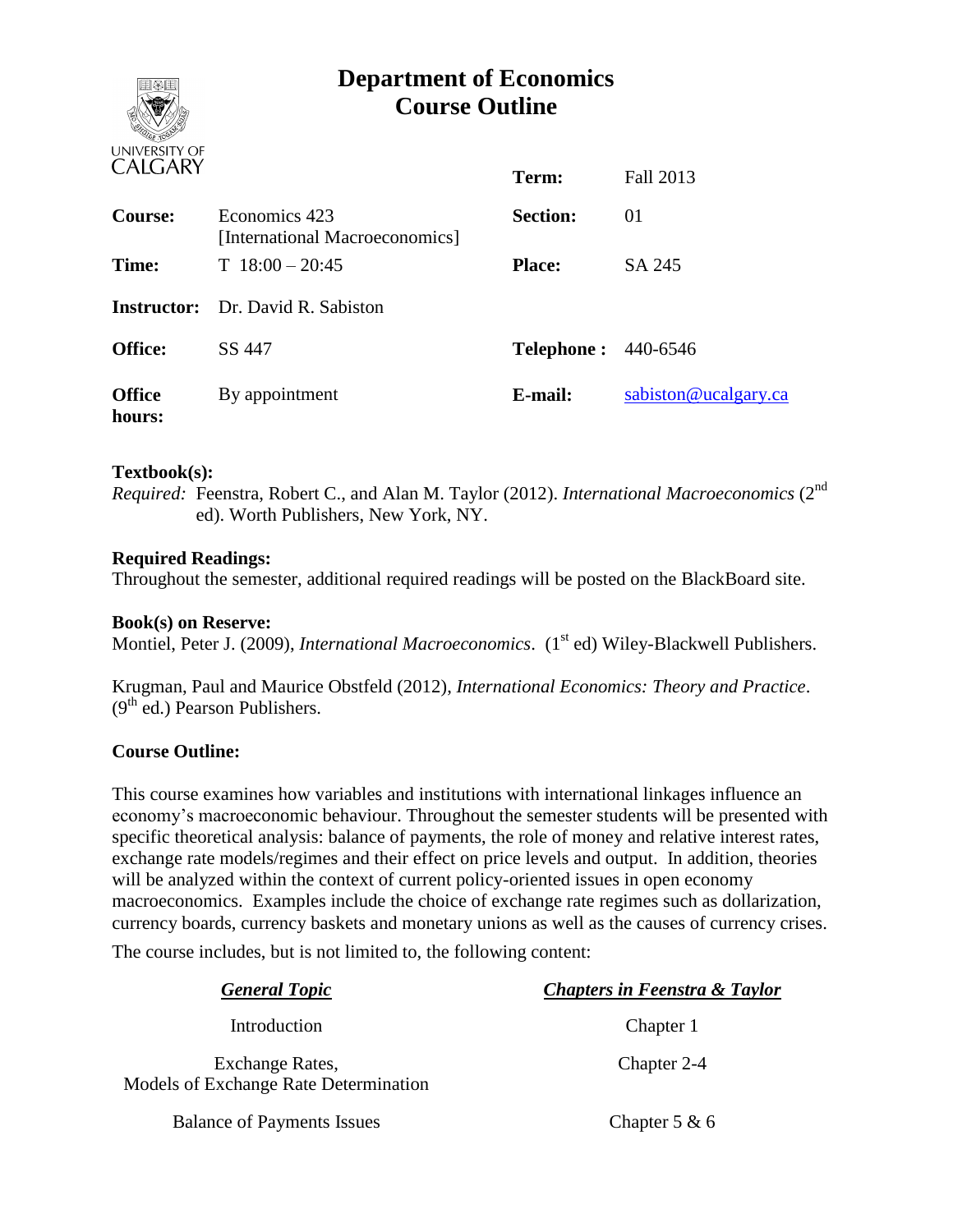| Monetary & Fiscal Policy<br>(Fixed vs. Floating Exchange Rates)                 | Chapter 7 |  |
|---------------------------------------------------------------------------------|-----------|--|
| <b>Exchange Rate Crises</b>                                                     | Chapter 9 |  |
| <b>Exchange Rate Regimes</b><br>(Currency boards, dollarization, types of pegs) | Various   |  |

**NOTE:** Depending on time constraints, some topics may be added or deleted.

#### **Course Requirements:**

| Assessment                 | Due Date                                   | Value |
|----------------------------|--------------------------------------------|-------|
| Quiz $#1$                  | October 1, 2013                            | 15%   |
| Quiz #2                    | October 22, 2013                           | 15%   |
| Quiz #3                    | November 5, 2013                           | 15%   |
| <b>Group Presentations</b> | November 19, 26, & December 3, 2013        | 25%   |
| <b>Final Examination</b>   | Registrar Scheduled: December 9 - 19, 2013 | 30%   |
|                            |                                            | 100%  |

#### *Quizzes*

There will be three quizzes throughout the term; each quiz will be 60 minutes in length and may consist of theoretical, mathematical, graphical, applied, and/or "readings" questions. *Make-up quizzes will not be given*. In cases of documented illness, documented family emergency, or documented religious observance, the weight of the quiz will be equally divided between remaining quizzes (or allotted to the final examination in the case of quiz #3).

#### *Group Presentation*

Groups (minimum of four and maximum of five) will present an international finance topic at the end of the semester. Specifically, the presentation examines a nation that has faced a monetary and/or macroeconomic crisis (massive currency devaluation, default on loans, creation of a currency board/dollarization, hyperinflation, *etc*.). The framework and expectations of these presentations will be discussed in class.

#### *Final Exam*

The final exam is cumulative and is 2 hours as scheduled by the Registrar's office. More information will be provided towards the end of the term.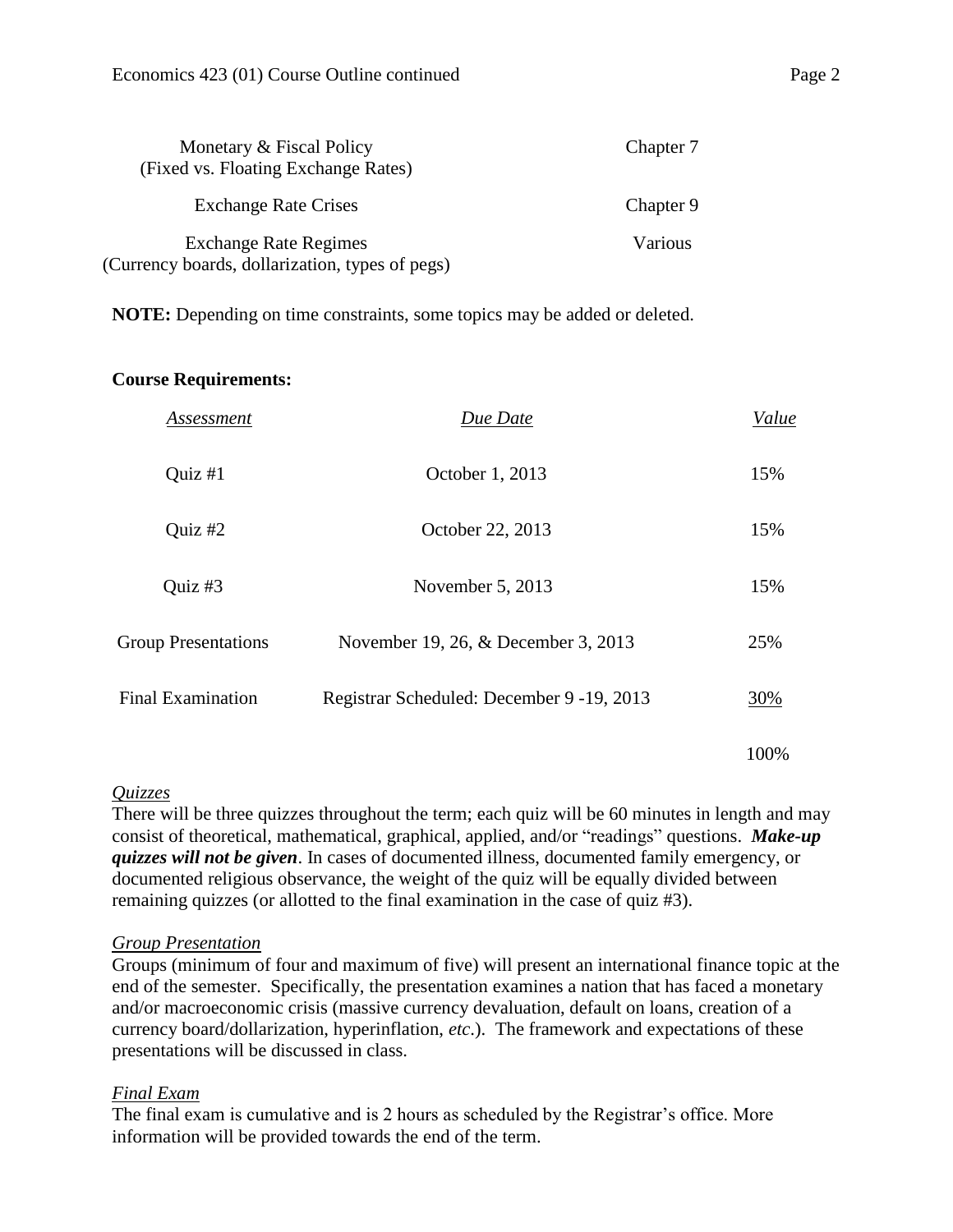## **Blackboard:**

I use the course BlackBoard site to post announcements and readings as well as the solutions to the quizzes. Students are responsible for monitoring the BlackBoard site on a regular (i.e., weekly) basis.

## **Grade Determination:**

All assessments are marked on a numerical (percentage) basis and converted to letter grades. The course grade is then calculated using the weights indicated above. As a guide to determining standing, these letter grade equivalencies will generally apply:

|  | $A+ 95-100 \quad B$ $74-76 \quad C- 60-63$ |           |
|--|--------------------------------------------|-----------|
|  | A $88-94$ B- $70-73$ D+ $56-59$            |           |
|  | A- $83-87$ C+ $67-69$ D                    | $50 - 55$ |
|  | $B+$ 77 – 82 C 64 – 66 F 0 – 49            |           |

### **Notes:**

Students seeking reappraisal of a quiz should discuss their work with the Instructor *within fifteen days* of the work being returned to the class.

It is the student's responsibility to request academic accommodations. If you are a student with a documented disability who may require academic accommodation and have not registered with the Disability Resource Centre, please contact their office at 220-8237. Students who have not registered with the Disability Resource Centre are not eligible for formal academic accommodation. In the Department of Economics, we recommend that all students enrolled in the Fall session, should discuss their needs with the instructor of the course no later than *fourteen (14) days* after the start of this course.

Students' Union Vice-President Academic: Emily Macphail Phone: 403-220-3911 E-mail [suvpaca@ucalgary.ca](mailto:subpaca@ucalgary.ca)

Students' Union Faculty Representative (Arts) Phone: 403-220-3913Office: MSC 251 E-mail [arts1@su.ucalgary.ca](mailto:arts1@su.ucalgary.ca) [arts2@su.ucalgary.ca,](mailto:arts2@su.ucalgary.ca) [arts3@su.ucalgary.ca,](mailto:arts3@su.ucalgary.ca) [arts4@su.ucalgary.ca](mailto:arts4@su.ucalgary.ca)

Society of Undergraduates in Economics (S.U.E.): [www.ucalgary.ca/sue](http://www.fp.ucalgary.ca/econ)

Society of Undergraduates in Economics is a student run organization whose main purpose is to assist undergraduate economics students succeed both academically and socially at the University of Calgary. Services include access to the exam bank, career partnerships with the Career Centre through hosting industry nights and information sessions, recognizing achievements in teaching, and organizing social events for members. They invite you to join by contacting [sue@ucalgary.ca.](mailto:sue@ucalgary.ca)